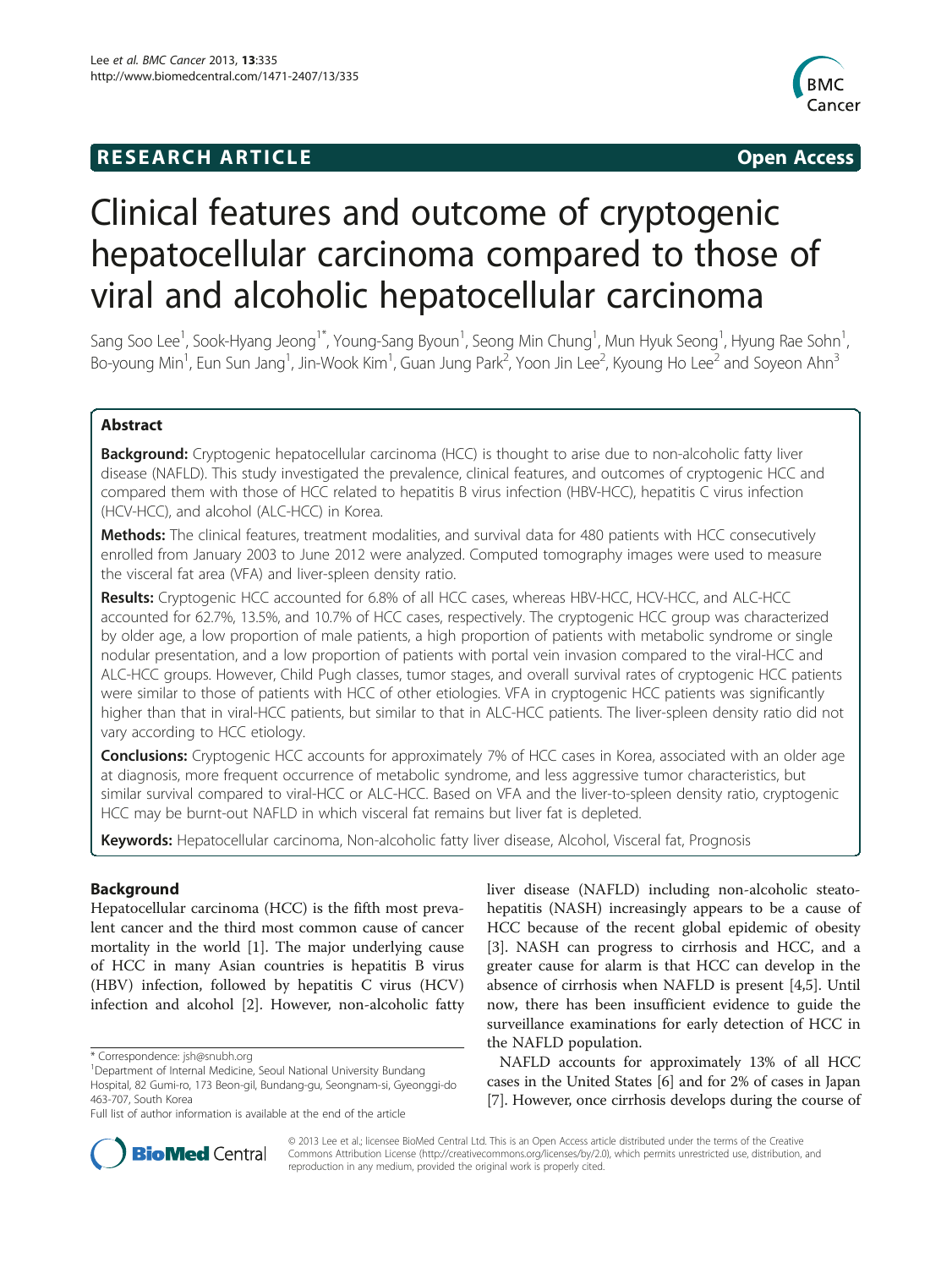NAFLD, typical features of NASH pathology such as steatosis and inflammation often disappear, and the etiology becomes difficult to evaluate even on pathologic examination of the liver tissue. Therefore, on exclusion of HBV, HCV, alcohol, and other known etiologies such as autoimmune liver diseases or genetic liver diseases, most cases of cryptogenic cirrhosis are considered to be caused by burnt-out NASH [[8\]](#page-8-0). Consequently, the clinical characteristics of cryptogenic HCC can differ from those of other HCCs that have arisen from viral or alcoholic liver disease.

In a recent study, the severity of fatty liver was positively related to visceral fat area (VFA) and the liver-to-spleen density ratio assessed by computed tomography (CT) [[9\]](#page-8-0), and xenon CT can be used to measure hepatic fat deposition in NASH patients [\[10](#page-8-0)]. However, because VFA and the liver-to-spleen ratio have not been studied in HCC patients until now, we undertook a comparative analysis of VFA and the liver-to-spleen density ratio according to different HCC etiologies.

The aim of present study was to investigate the prevalence, characteristics, and outcomes of cryptogenic HCC and to compare them with those of HBV-associated HCC (HBV-HCC), HCV-associated HCC (HCV-HCC), and alcohol-associated HCC (ALC-HCC).

# Methods

# Subjects and etiologic classification of HCC

The subjects were 512 patients consecutively diagnosed with HCC in Seoul National University Bundang Hospital from January 2003 to June 2012. The diagnosis of HCC was based on histology or typical radiographic findings, which are hepatic nodules with arterial enhancement and venous wash-out on contrast-enhanced CT or magnetic resonance imaging (MRI) [[11](#page-8-0),[12](#page-8-0)].

HCC was classified etiologically as HBV-HCC (hepatitis B surface antigen, HBsAg positivity), HCV-HCC (anti-HCV positivity), ALC-HCC (intake of more than 40 g/day of alcohol for men and 20 g/day for women for more than 10 years) [[3](#page-8-0)], and cryptogenic HCC. Cryptogenic HCC diagnosis was an exclusion diagnosis according to the criteria for NAFLD [[6\]](#page-8-0), which was based on the following: (1) absence of serologic or clinical evidence of HBV or HCV infection; (2) alcohol consumption < 20 g/day in men (< 10 g/day in women); and (3) no evidence of other causes of chronic liver disease such as autoimmune hepatitis, drug-induced hepatitis, hemochromatosis, Wilson's disease, intestinal bypass surgery, Budd-Chiari syndrome, primary biliary cirrhosis, and primary sclerosing cholangitis. We excluded 32 patients with combined etiologies, Budd-Chiari syndrome, or autoimmune hepatitis and the remaining 480 patients were finally enrolled in this study.

# Comparative analyses of clinical variables, treatment modalities, and survival data of cryptogenic HCC

Retrospective analyses of demographic data, comorbid conditions, clinical and pathological data, tumor characteristics on radiologic images, treatment modalities, and survival rates were performed, comparing cryptogenic HCC with HBV-HCC, HCV-HCC, or ALC-HCC. This study was approved by the Institutional Review Board of the Seoul National University Bundang Hospital.

Clinical data on height; weight; body mass index (BMI); hypertension; diabetes; hyperlipidemia; HBsAg positivity; anti-HBsAg positivity; anti-HCV positivity; levels of triglyceride (TG), total cholesterol, low-density lipoprotein cholesterol (LDL), high-density lipoprotein cholesterol (HDL), total protein, serum albumin, alanine aminotransferase (ALT), aspartate aminotransferase (AST), γ glutamyl transferase, and alkaline phosphatase (ALP); platelet count, hemoglobin levels, serum sodium levels, creatinine levels, and alpha-fetoprotein (AFP) levels were retrieved from electronic records, and the Child-Pugh class and model for end-stage liver disease (MELD) score were calculated. Obesity was defined as a BMI of  $\geq 25$  kg/m<sup>2</sup> according to the criterion of the World Health Organization and the National Institute of Health for obesity in Asian populations [\[13\]](#page-8-0).

To analyze tumor characteristics, the number and diameter of HCC nodules, the presence of vascular invasion, tumor stage represented as Barcelona Clinic Liver Cancer (BCLC) and TNM stages [\[14,15](#page-8-0)], and presence of accompanying cirrhosis in the non-tumorous liver were evaluated. Liver cirrhosis was defined by the presence of portal hypertension manifested as varices, splenomegaly, ascites, or hepatic encephalopathy and compatible imaging findings accompanied by throm-bocytopenia  $(<100,000/\mu$ ] [[11\]](#page-8-0).

Treatment modalities for HCC were classified as surgical resection, transarterial chemoembolization (TACE), radiofrequency ablation (RFA), percutaneous ethanol injection (PEI), systemic chemotherapy, targeted agent (sorafenib), and liver transplantation during the followup period. Overall survival of the cryptogenic HCC patients was compared with that of viral or alcoholic HCC patients.

# Measurement of visceral fat area and the liver-to-spleen density ratio on CT images

To investigate the association between NAFLD and cryptogenic HCC, VFA and the liver-to-spleen density ratio were measured in 113 patients by analyzing CT images obtained at the level of the umbilicus using commercially available software (Rapidia 2.8; INFINITT, Seoul, Korea). VFA was defined as the sum of intraperitoneal fat area with attenuation between -250 and -50 Hounsfield units (HU) on a pre-enhanced liver CT scan.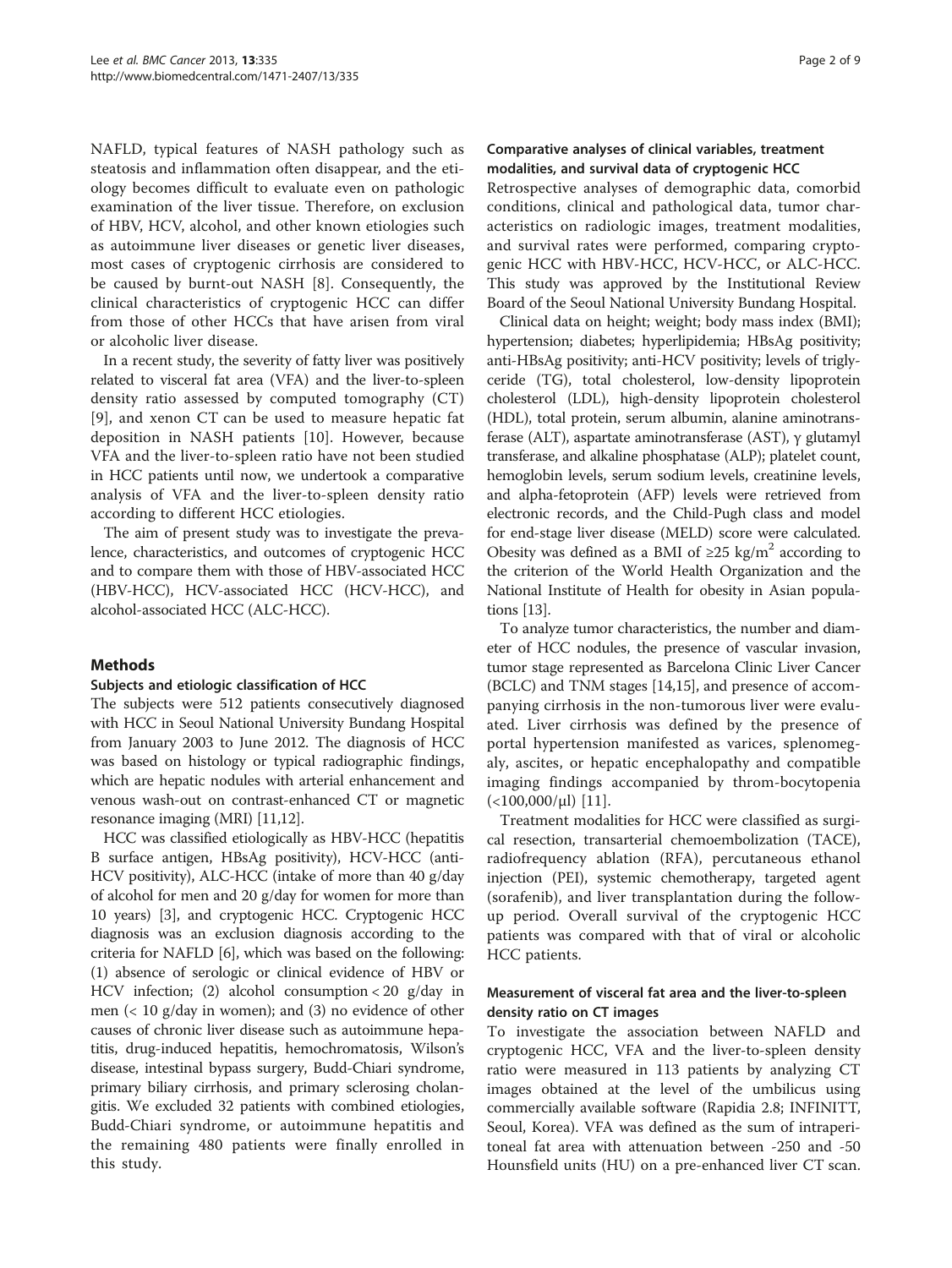The liver attenuations were measured from 4 regions of interest (ROIs) of 100  $mm<sup>2</sup>$  in segments 5, 6, 7, and 8 of the liver and spleen attenuations were measured as the mean HU of 2 ROI values in the spleen. Using these values, we determined the liver-to-spleen density ratio. ROIs in the liver and spleen were selected in peripheral areas away from major vessels and tumors. VFA and the liver-to-spleen density ratio were compared between 18 cryptogenic HCC patients and 36 randomly selected age- and sex-matched HBV-HCC patients or 36 randomly selected age- and sex-matched HCV-HCC patients. However, because the 23 ALC-HCC patients with available VFA data were mostly male, sex matching was not possible. Further, accurate age- and sex-matching was not possible because of the small sample size of each subgroup of HCC patients.

# Statistical analysis

For comparative analysis, the Mann-Whitney test was used for quantitative variables and the chi-square test or 2-tailed Fischer's exact test was used for qualitative variables. Overall survival and disease free survival according to HCC etiology were compared using the Kaplan-Meier model and log-rank test. A significant p value was defined as < 0.05 and all statistical analyses were performed using PASW software (Version 18, SPSS Inc, Chicago, IL, USA).

# Results

# The prevalence of cryptogenic HCC in Korea

Of the 512 HCC cases, HBV-HCC accounted for 321 (62.7%), HCV-HCC accounted for 69 (13.5%), ALC-HCC accounted for 55 (10.7%), and cryptogenic HCC accounted for 35 (6.8%) (Figure 1). Of 35 patients with cryptogenic HCC, 14 were asymptomatic and were diagnosed during a health check-up, 10 patients with liver

cirrhosis were diagnosed during a surveillance examination, and the remaining 11 patients (31.4%) presented with symptoms such as abdominal pain  $(n = 8)$ , a palpable mass  $(n = 2)$  $(n = 2)$  $(n = 2)$  or weight loss  $(n = 1)$  (Figure 2).

# Clinical features of cryptogenic HCC compared to HCC caused by other etiologies

The clinical characteristics of HCC according to etiology are summarized in Table [1.](#page-3-0) Cryptogenic HCC was diagnosed at a significantly older age  $(68.3 \pm 10.5$ years) than HBV-HCC (57.1  $\pm$  10.3 years, p < 0.001) and a significantly lower proportion of patients were male (57.1%) compared to ALC-HCC (92.7%,  $p < 0.001$ ) or HBV-HCC (76.0%,  $p = 0.015$ ) patients. Twenty-six patients (74.3%) with cryptogenic HCC had one or more components of metabolic syndrome, showing a higher prevalence of obesity (45.7%), diabetes (37.1%), hypertension (57.1%), and hyperlipidemia (25.7%) compared to patients with other etiologies. Although serum hemoglobin levels were significantly lower in cryptogenic HCC patients than in HBV-HCC patients and serum creatinine levels were significantly lower in cryptogenic HCC patients than HCV-HCC patients, whereas other laboratory tests and liver function as assessed by Child-Pugh class and the MELD score did not differ significantly according to HCC etiology.

Tumor characteristics and stage for cryptogenic HCC are summarized in Table [2.](#page-4-0) Cryptogenic HCC presented as a solitary nodule more frequently (74.3%) than HBV-HCC (53.3%, p = 0.026), HCV-HCC (49.3%, p = 0.020), and ALC-HCC (36.4%, p = 0.002). Moreover, it presented with a significantly lower rate of portal vein thrombosis  $(11.4%)$  than HBV-HCC  $(27.7%)$ , p = 0.037) and HCV-HCC (31.9%,  $p = 0.023$ ). However, no significant differences were noted in tumor stage in

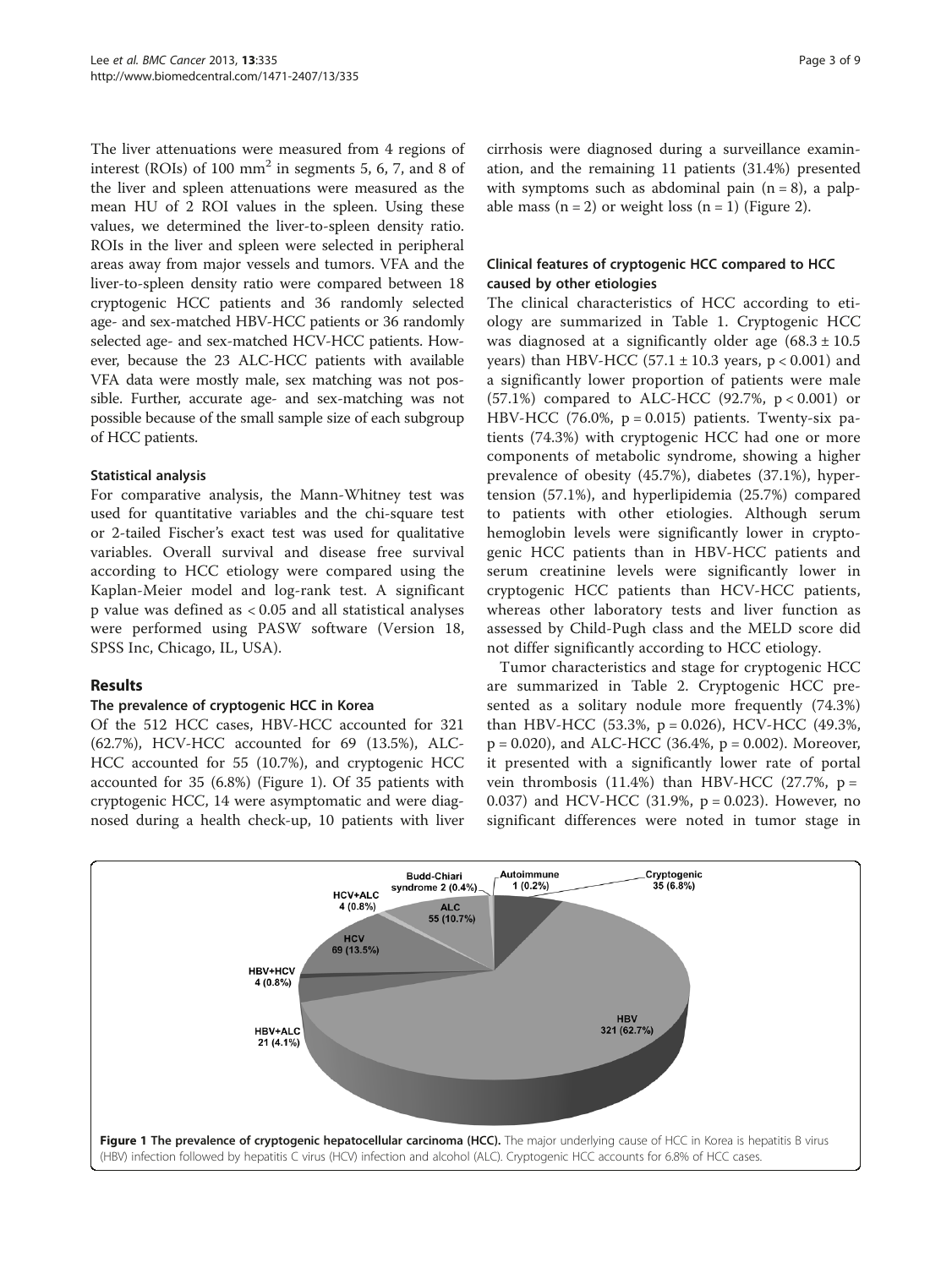<span id="page-3-0"></span>

| Table 1 Comparison of demographic data, comorbidities, and laboratory data between cryptogenic hepatocellular            |
|--------------------------------------------------------------------------------------------------------------------------|
| carcinoma (HCC) patients and patients with HCC associated with hepatitis B virus infection, hepatitis C virus infection, |
| and alcohol                                                                                                              |

|                                                 | Cryptogenic<br>$HCC (n = 35)$ | $*$ p<br><b>HBV-HCC</b> |         | <b>HCV-HCC</b>    | $*$ p   | <b>ALC-HCC</b>   | $*** p$ |
|-------------------------------------------------|-------------------------------|-------------------------|---------|-------------------|---------|------------------|---------|
|                                                 |                               | $(n = 321)$             |         | $(n = 69)$        |         | $(n = 55)$       |         |
| Age, yrt                                        | $68.3 \pm 10.5$               | $57.1 \pm 10.3$         | < 0.001 | $68.1 \pm 9.0$    | 0.896   | $65.5 \pm 10.0$  | 0.164   |
| Gender, Malett                                  | 20(57.1)                      | 244 (76.0)              | 0.015   | 44 (63.8)         | 0.512   | 51 (92.7)        | < 0.001 |
| BMI ( $kg/m2$ ) +                               | $24.6 \pm 3.3$                | $23.4 \pm 3.4$          | 0.034   | $22.2 \pm 3.9$    | 0.002   | $24.0 \pm 4.3$   | 0.143   |
| Obesity <sup>++</sup>                           | 16(45.7)                      | 85 (26.7)               | 0.018   | 13 (18.8)         | 0.004   | 12 (21.8)        | 0.017   |
| Diabetes <sup>++</sup>                          | 13(37.1)                      | 55 (17.1)               | 0.004   | 17 (24.6)         | 0.183   | 19 (34.5)        | 0.802   |
| Hypertension ††                                 | 20(57.1)                      | 77 (24.0)               | < 0.001 | 32 (46.4)         | 0.299   | 18 (32.7)        | 0.022   |
| Hyperlipidemiatt                                | 9(25.7)                       | 10(3.1)                 | < 0.001 | 4(5.8)            | 0.004   | 2(3.6)           | 0.003   |
| Follow-up period, mot                           | $26.1 \pm 27.8$               | $28.5 \pm 27.0$         | 0.573   | $29.9 \pm 25.1$   | 0.362   | $29.2 \pm 25.6$  | 0.518   |
| Albumin (g/dL) +                                | $3.7 \pm 0.5$                 | $3.8 \pm 0.6$           | 0.346   | $3.7 \pm 0.6$     | 0.780   | $3.7 \pm 0.5$    | 0.545   |
| Bilirubin (mg/dL) +                             | $1.2 \pm 0.7$                 | $1.6 \pm 2.4$           | 0.437   | $1.8 \pm 2.7$     | 0.551   | $1.6 \pm 1.9$    | 0.216   |
| ALP (IU/L) +                                    | $123.3 \pm 73.3$              | $137.2 \pm 97.2$        | 0.555   | $125.2 \pm 63.1$  | 0.728   | $132.6 \pm 91.8$ | 0.855   |
| AST (IU/L) $\dagger$                            | $83.8 \pm 165.4$              | $89.3 \pm 140.5$        | 0.342   | $111.9 \pm 114.6$ | < 0.001 | $53.2 \pm 31.9$  | 0.419   |
| ALT (IU/L) †                                    | $58.7 \pm 99.0$               | $64.4 \pm 98.4$         | 0.111   | $78.6 \pm 60.6$   | 0.001   | $47.4 \pm 72.7$  | 0.371   |
| Platelet $(10^3/\mu L)$ + $($ < 10/10 ~ 13/>13) | 5/7/23                        | 87/50/182               | 0.157   | 19/18/32          | 0.056   | 14/9/42          | 0.263   |
| PT-INR+                                         | $1.14 \pm 0.16$               | $1.15 \pm 0.18$         | 0.897   | $1.15 \pm 0.14$   | 0.791   | $1.14 \pm 0.19$  | 0.593   |
| Hemoglobin (g/dL) +                             | $12.6 \pm 2.3$                | $13.6 \pm 2.0$          | 0.007   | $12.8 \pm 2.1$    | 0.570   | $13.1 \pm 2.2$   | 0.460   |
| Na (mmol/L) +                                   | $137.0 \pm 8.8$               | $137.4 \pm 9.6$         | 0.551   | $137.7 \pm 4.0$   | 0.535   | $137.9 \pm 3.4$  | 0.340   |
| Creatinine (mg/dL) +                            | $0.9 \pm 0.2$                 | $1.0 \pm 0.3$           | 0.738   | $1.2 \pm 1.0$     | 0.040   | $1.2 \pm 1.0$    | 0.537   |
| $C-P$ class (A/BC) $\uparrow\uparrow$           | 29/6                          | 246/75                  | 0.404   | 50/19             | 0.241   | 40/15            | 0.268   |
| MELD scoret                                     | $9.0 \pm 2.9$                 | $9.6 \pm 3.2$           | 0.273   | $10.2 \pm 3.7$    | 0.076   | $10.5 \pm 4.3$   | 0.051   |

†Expressed as the mean ± standard deviation. ††Expressed as the number of subjects (%).

Values in bold, statistically significant (p < 0.05).

BMI, Body mass index; AST, Aspartate transaminase; ALT, Alanine transaminase; PT-INR, Prothrombin time-international normalized ratio; C-P class, Child-Pugh class; MELD, Model for end-stage liver disease; HBV-HCC, Hepatitis B-associated hepatocellular carcinoma; HCV-HCC, Hepatitis C-associated hepatocellular carcinoma; ALC-HCC, Alcohol-associated hepatocellular carcinoma.

\*p: Cryptogenic HCC vs. HBV-HCC.

\*\*p: Cryptogenic HCC vs. HCV-HCC.

\*\*\*p: Cryptogenic HCC vs. ALC-HCC.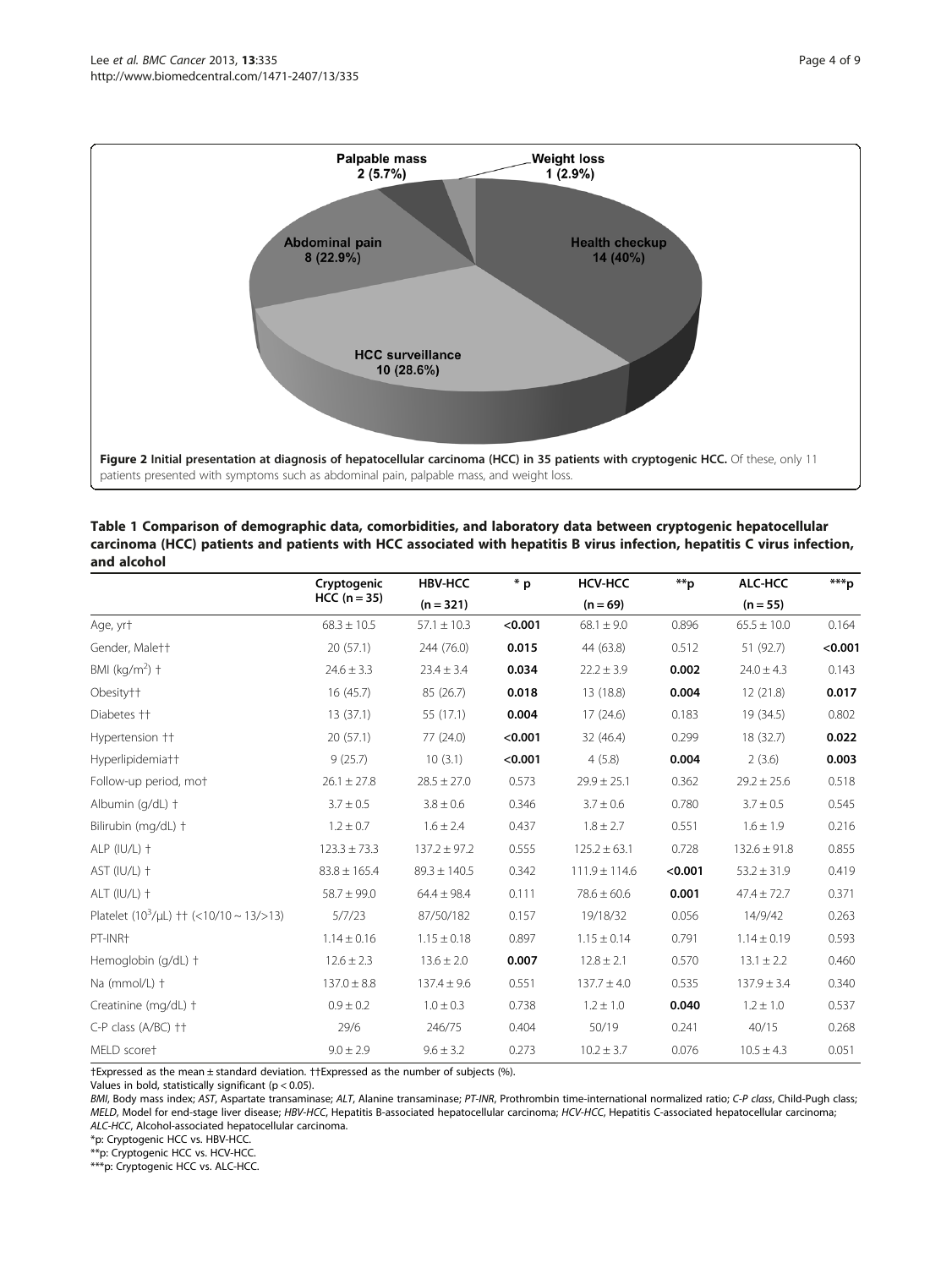<span id="page-4-0"></span>

| Table 2 Comparison of tumor characteristics and treatment modalities between cryptogenic hepatocellular carcinoma |
|-------------------------------------------------------------------------------------------------------------------|
| (HCC) patients and patients with HCC associated with hepatitis B virus infection, hepatitis C virus infection,    |
| and alcohol                                                                                                       |

|                         | Cryptogenic<br>$HCC (n = 35)$ |             | HBV-HCC | $*$ p      | HCV-HCC | $*$ p      | ALC-HCC | ***p |
|-------------------------|-------------------------------|-------------|---------|------------|---------|------------|---------|------|
|                         |                               | $(n = 321)$ |         | $(n = 69)$ |         | $(n = 55)$ |         |      |
| AFP (IU/mL)             |                               |             | 0.036   |            | 0.938   |            | 0.116   |      |
| $<$ 20                  | 19 (57.6)                     | 108 (34.4)  |         | 33 (53.2)  |         | 35 (70.0)  |         |      |
| $20 \sim 200$           | 4(12.1)                       | 78 (24.8)   |         | 12 (19.4)  |         | 8(16.0)    |         |      |
| >200                    | 10(30.3)                      | 128 (40.8)  |         | 17(27.4)   |         | 7(14.0)    |         |      |
| PVT                     | 4(11.4)                       | 89 (27.7)   | 0.037   | 22 (31.9)  | 0.023   | 10 (18.2)  | 0.389   |      |
| Extrahepatic metastasis | 1(2.9)                        | 19 (5.9)    | 0.706   | 5(7.2)     | 0.661   | 3(5.5)     | 0.560   |      |
| TNM stage               |                               |             | 0.361   |            | 0.889   |            | 0.385   |      |
| $\mathbf{I}$            | 16 (45.7)                     | 121 (37.7)  |         | 34 (49.3)  |         | 15 (27.3)  |         |      |
| $\vert\vert$            | 5(14.3)                       | 57 (17.8)   |         | 10(14.5)   |         | 20 (36.4)  |         |      |
| $\  \ $                 | 13 (37.1)                     | 122 (38.0)  |         | 20 (29.0)  |         | 17 (30.9)  |         |      |
| IV                      | 1(2.9)                        | 21(6.5)     |         | 5(7.2)     |         | 3(5.5)     |         |      |
| <b>BCLC</b> stage       |                               |             | 0.120   |            | 0.380   |            | 0.120   |      |
| Α                       | 18 (51.4)                     | 148 (46.1)  |         | 38 (55.1)  |         | 23 (41.8)  |         |      |
| B                       | 11(31.4)                      | 65 (20.2)   |         | 8(11.6)    |         | 15(27.3)   |         |      |
| $\subset$               | 6(17.1)                       | 94 (29.3)   |         | 20 (29.0)  |         | 13 (23.6)  |         |      |
| D                       | 0(0)                          | 14(4.4)     |         | 3(4.3)     |         | 4(7.3)     |         |      |
| HCC nodules             |                               |             | 0.026   |            | 0.020   |            | 0.002   |      |
| 1                       | 26 (74.3)                     | 171 (53.3)  |         | 34 (49.3)  |         | 20 (36.4)  |         |      |
| $2 \sim 3$              | 4(11.4)                       | 63 (19.6)   |         | 14(20.3)   |         | 17 (30.9)  |         |      |
| $\geq 4$                | 5(14.3)                       | 87 (27.1)   |         | 21 (30.4)  |         | 18 (32.7)  |         |      |
| Largest tumor size      |                               |             | 0.536   |            | 0.517   |            | 0.940   |      |
| $<$ 2 $cm$              | 10(28.6)                      | 73 (22.7)   |         | 27 (39.1)  |         | 15(27.3)   |         |      |
| $2 \sim 5$ cm           | 12 (34.3)                     | 120 (37.4)  |         | 17 (24.6)  |         | 21 (38.2)  |         |      |
| >5cm                    | 13(37.1)                      | 128 (39.9)  |         | 25 (36.2)  |         | 19 (34.5)  |         |      |
| Treatment modality      |                               |             |         |            |         |            |         |      |
| Resection               | 4(11.4)                       | 45 (14.0)   | 0.801   | 7(10.1)    | 0.841   | 8(14.5)    | 0.672   |      |
| <b>RFA</b>              | 9(25.7)                       | 111 (34.6)  | 0.349   | 28 (40.6)  | 0.135   | 15(27.3)   | 0.871   |      |
| <b>TACE</b>             | 28 (80.0)                     | 262 (81.6)  | 0.820   | 54 (78.3)  | 0.837   | 46 (83.6)  | 0.660   |      |
| PEI                     | 1(2.9)                        | 10(3.1)     | 1.000   | 2(2.9)     | 1.000   | 1(1.8)     | 1.000   |      |
| Systemic chemotherapy   | 2(5.7)                        | 24(7.5)     | 1.000   | 1(1.4)     | 0.261   | 3(5.3)     | 1.000   |      |
| Sorafenib               | 3(8.6)                        | 25(7.8)     | 0.747   | 7(10.1)    | 1.000   | 6(10.9)    | 0.719   |      |
| Liver transplantation   | 0(0.0)                        | $6(1.9\%)$  | 1.000   | 0(0.0)     |         | $1(1.8\%)$ | 1.000   |      |
| No treatment            | 2(5.7)                        | 35 (10.4)   | 0.558   | 7(10.1)    | 0.714   | 7(12.7)    | 0.473   |      |

Data are expressed as the number (%). Values in bold, statistically significant ( $p < 0.05$ ).

AFP, Alpha-fetoprotein; PVT, Portal vein thrombosis; BCLC, Barcelona Clinic Liver Cancer; HCC, Hepatocellular carcinoma; RFA, Radiofrequency ablation; TACE, Transarterial chemoembolization; PEI, Percutaneous ethanol injection; HBV-HCC, Hepatitis B-associated hepatocellular carcinoma; HCV-HCC, Hepatitis C-associated hepatocellular carcinoma; ALC-HCC, Alcohol-associated hepatocellular carcinoma.

\*p: Cryptogenic HCC vs. HBV-HCC.

\*\*p: Cryptogenic HCC vs. HCV-HCC.

\*\*\*p: Cryptogenic HCC vs. ALC-HCC.

terms of BCLC and TNM stages between cryptogenic HCC and other HCCs.

Of 35 patients with cryptogenic HCC, 27 (77.1%) had liver cirrhosis according to clinical or image findings.

No significant differences were noted in age, sex, BMI, tumor size, and number of nodules between 8 non-cirrhotic HCC patients and 27 cirrhotic patients (Table [3\)](#page-5-0).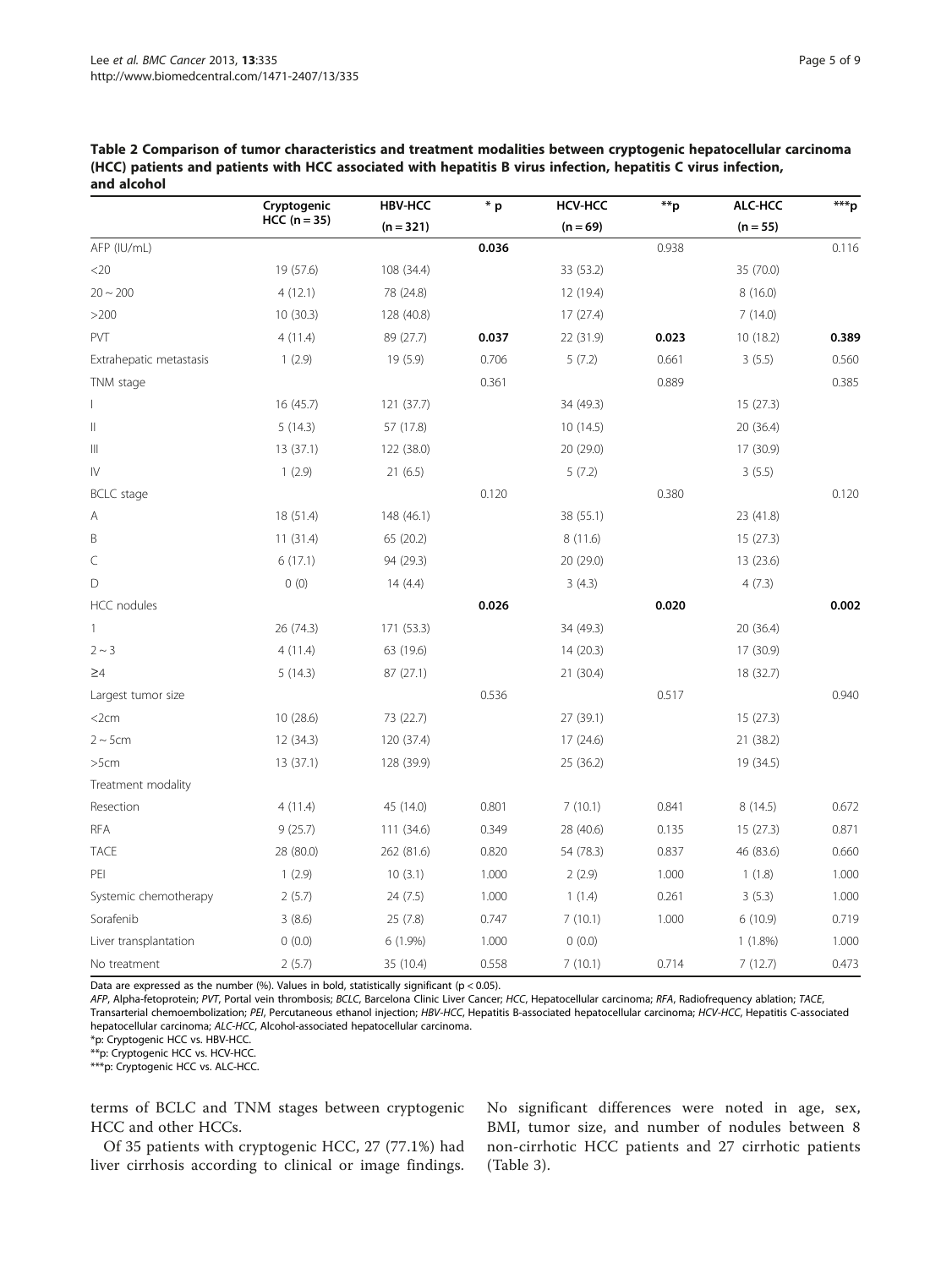<span id="page-5-0"></span>

| Table 3 Demographics and tumor characteristics for       |
|----------------------------------------------------------|
| cryptogenic hepatocellular carcinoma patients stratified |
| by the presence of liver cirrhosis                       |

|                    | No cirrhosis $(n = 8)$ | Cirrhosis ( $n = 27$ ) | p     |
|--------------------|------------------------|------------------------|-------|
| Age (yr) +         | $60.8 \pm 16.8$        | $70.5 \pm 6.7$         | 0.080 |
| Gender, malett     | 7(87.5)                | 13 (48.1)              | 0.101 |
| BMI ( $kg/m2$ ) +  | $23.0 \pm 1.9$         | $25.1 \pm 3.5$         | 0.104 |
| HCC nodules        |                        |                        | 0.080 |
| 1                  | 8                      | 18                     |       |
| $2 \sim 3$         | 0                      | 4                      |       |
| $\geq 4$           | $\Omega$               | 5                      |       |
| Largest tumor size |                        |                        | 0.518 |
| $<$ 2 $cm$         | 3                      | 7                      |       |
| $2 \sim 5$ cm      | $\Omega$               | 12                     |       |
| >5cm               | 5                      | 8                      |       |
| PVT++              | 0(0)                   | 4 (14.8)               | 0.553 |

†Expressed as the mean ± standard deviation. ††Expressed as the number of subjects (%).

BMI, Body mass index; HCC, Hepatocellular carcinoma; PVT, Portal vein thrombosis.

#### Treatment modalities and survival outcomes

No differences were noted in treatment modalities between cryptogenic HCC and other HCC patients (Table [2](#page-4-0)). Comparative analyses of overall survival showed no significant differences between cryptogenic HCC and HCC patients with other etiologies (Figure 3). Causes of death in cryptogenic HCC patients were hepatic failure  $(n = 8)$ and HCC progression  $(n = 4)$ , and none of the cryptogenic HCC patients died due to a cardiovascular event. In addition, disease free survival defined as the duration from date of curative-intent treatment to date of local and/or distant recurrence or death of 187 patients who underwent curative treatment was obtained, which showed no significant differences between cryptogenic HCC patients

 $(n = 15)$  and HBV-HCC  $(n = 128)$ , HCV-HCC  $(n = 29)$ , and ALC-HCC ( $n = 15$ ) (Figure [4\)](#page-6-0).

Measurement of VFA and the liver-to-spleen density ratio VFA and the liver-to-spleen density ratio were measured in 18 patients with cryptogenic HCC who were age- and sex-matched with 36 HBV-HCC patients and 36 HCV-HCC patients (Table [4](#page-6-0)). The cryptogenic HCC patients showed significantly higher VFA (134.4 ± 53.9 cm<sup>2</sup>) than the HBV-HCC  $(100.0 \pm 51.3 \text{ cm}^2, \text{ p} = 0.037)$ and HCV-HCC  $(105.0 \pm 51.1 \text{ cm}^2, \text{ p} = 0.034)$  patients, whereas VFA did not differ between cryptogenic HCC and ALC-HCC patients. In contrast, the liver-to-spleen density ratio did not differ between the cryptogenic HCC patients and the HBV-HCC, HCV-HCC, and ALC-HCC patients.

# **Discussion**

Cryptogenic HCC accounted for 6.8% of HCC cases in this study. Compared to HCC of other etiologies, the clinical features and outcomes associated with cryptogenic HCC were older age, accompanying metabolic syndrome, single nodules, and less portal vein invasion, although Child Pugh classes, tumor stages, and overall cumulative survival rates did not differ significantly. Interestingly, VFA and the liver-to-spleen density ratio measurements supported the theory that cryptogenic HCC may be burnt-out NAFLD with residual visceral fat but with depleted liver fat.

The prevalence of NAFLD is approximately 18% in Korea [\[16,17](#page-8-0)], with a rapidly increasing tendency as in Western countries. NAFLD is considered an important etiology of HCC since Powell et al. reported the first case of NAFLD-associated HCC (NAFLD-HCC) [\[18,19](#page-8-0)], although a recent systematic review showed that the risk for HCC was substantially lower for NASH cirrhosis

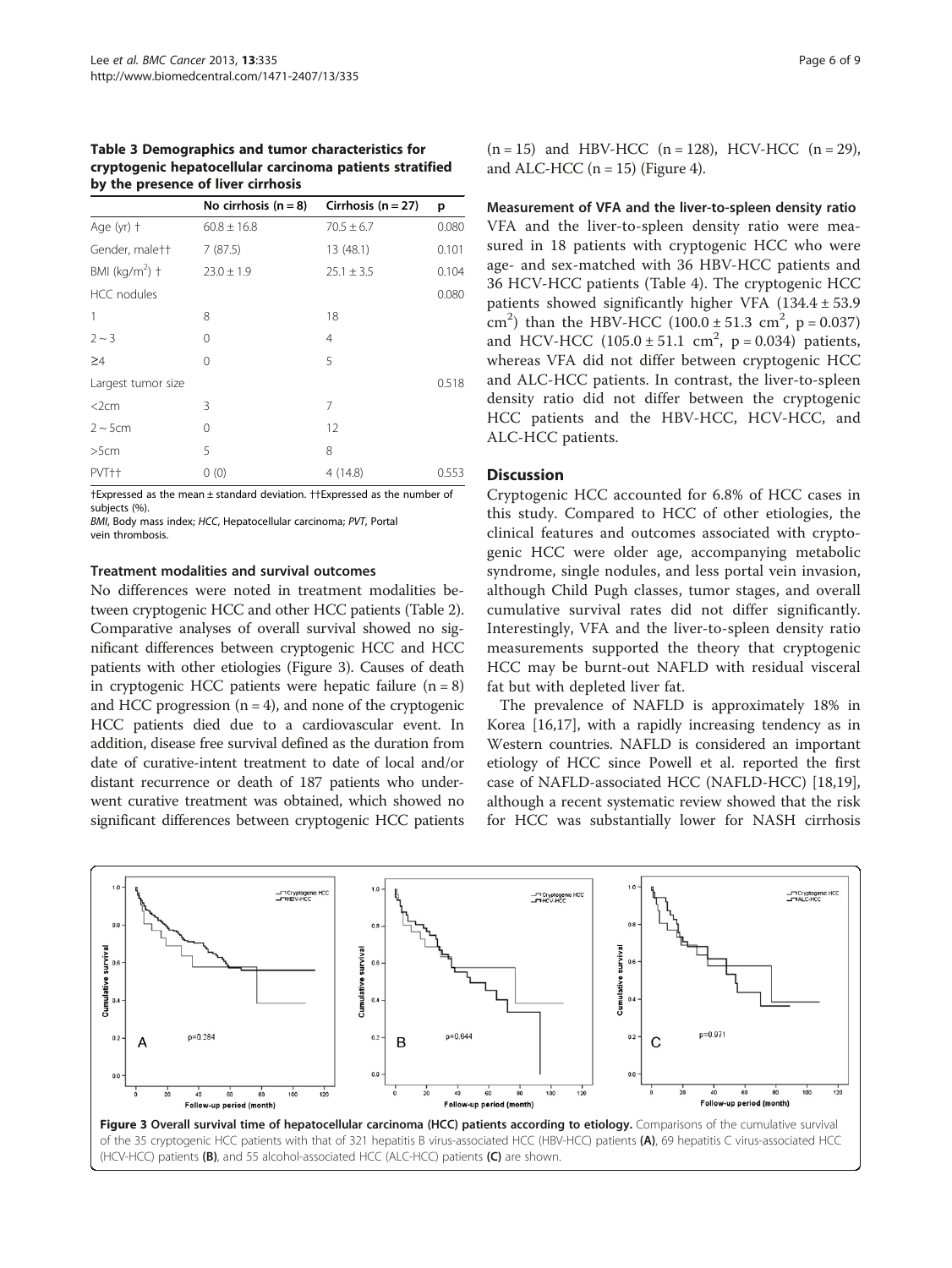<span id="page-6-0"></span>

than for HCV-related cirrhosis [[20\]](#page-8-0). This study showed that cryptogenic HCC accounted for 6.8% of current HCC cases in Korea, a prevalence lower than that in the United States (13%) [\[6](#page-8-0)], but similar to that in Japan (7.1%) and Italy (7%) [\[7](#page-8-0),[21](#page-8-0)]. However, the true prevalence of NAFLD-HCC is difficult to evaluate because liver fat storage is depleted as hepatic fibrosis progresses, a process known as burnt-out NASH, which makes diagnosis difficult.

NAFLD is the hepatic manifestation of metabolic syndrome accompanied by high rates of obesity, diabetes, hyperlipidemia, and hypertension. As expected, patients with cryptogenic HCC showed a higher prevalence of metabolic syndrome than those with other HCCs, with the highest mean age at diagnosis and lowest proportion of male subjects compared to all other HCC groups. In previous studies, patients with cryptogenic cirrhosis were approximately 3 years older than patients with HCV at the time of HCC diagnosis [\[4,22\]](#page-8-0), and the proportion of male patients with NASH-associated cirrhosis was lower than that of female patients. However, NAFLD-HCC showed a modest male predominance, suggesting a higher carcinogenic potential in male patients [[23,24\]](#page-8-0).

Approximately 30% of patients did not realize that they had HCC until symptomatic presentation, whereas 30% of cryptogenic HCC patients had their tumors detected during surveillance. In a previous study, HCC patients who were diagnosed through surveillance had smaller tumors at diagnosis and were likely to be eligible for surgical resection or RFA therapies, resulting in survival improvement [\[6](#page-8-0)]. In our study, 9 patients with cryptogenic HCC who were diagnosed during surveillance had tumors less than 5 cm in diameter, with AFP levels lower than 20 IU/mL (data not shown). Although the cryptogenic HCC patients showed similarly elevated aminotransferase levels at initial diagnosis, NASH patients

Table 4 Comparison of visceral fat area and the liver-to-spleen density ratio between cryptogenic hepatocellular carcinoma (HCC) patients and patients with HCC of other etiologies

|                                  | <b>§Cryptogenic</b><br>$HCC (n = 18)$ | <b>HBV-HCC</b><br>$(n = 36)$ | *p    | <b>HCV-HCC</b><br>$(n = 36)$ | $*$ p | <b>1 ALC-HCC</b> | $A***p$ |
|----------------------------------|---------------------------------------|------------------------------|-------|------------------------------|-------|------------------|---------|
|                                  |                                       |                              |       |                              |       | $(n = 23)$       |         |
| Age $(yr)$ †                     | $70.3 + 10.6$                         | $67.4 + 9.1$                 | 0.201 | $69.0 \pm 8.8$               | 0.646 | $67.7 \pm 9.6$   | 0.510   |
| Gender, malett                   | 9(50.0)                               | 9(50.0)                      | 1.000 | 9(50.0)                      | 1.000 | 18 (78.3)        | 0.097   |
| BMI ( $kg/m2$ ) †                | $24.7 \pm 3.0$                        | $23.3 \pm 3.1$               | 0.196 | $22.8 \pm 3.2$               | 0.050 | $24.5 \pm 4.9$   | 0.415   |
| VFA ( $cm2$ ) +                  | $134.4 \pm 53.9$                      | $100.0 \pm 51.3$             | 0.037 | $105.0 \pm 51.1$             | 0.034 | $136.9 \pm 64.9$ | 0.599   |
| Liver attenuation (HU) $\dagger$ | $54.3 \pm 5.5$                        | $53.7 \pm 5.8$               | 0.533 | $53.5 \pm 6.7$               | 0.441 | $50.7 \pm 8.3$   | 0172    |
| Spleen attenuation (HU) +        | $44.0 \pm 4.5$                        | $43.7 + 4.0$                 | 0.263 | $45.0 \pm 3.8$               | 0.734 | $44.0 + 5.0$     | 0.743   |
| Liver/Spleen ratio†              | $.24 + 0.14$                          | $1.23 \pm 0.14$              | 0.854 | $.20 + 0.14$                 | 0.419 | $1.15 + 0.14$    | 0.066   |

†Expressed as the mean ± standard deviation. ††Expressed as the number of subjects (%). Values in bold, statistically significant (p < 0.05).

§ Available data in 18 patients. Eighteen patients with cryptogenic HCC were matched for age and sex (1:2 ratio) with HBV-HCC or HCV-HCC patients.

¶ Of 55 ALC-HCC, VFA was measured in 23 patients. ALC-HCC patients did not match with regard to age and sex with cryptogenic-HCC patients because they were mostly of male gender and because the sample sizes of each subgroup were small.

HU, Hounsfield unit; VFA, Visceral fat accumulation; BMI, Body mass index.

\*p: Cryptogenic HCC vs. HBV-HCC.

\*\*p: Cryptogenic HCC vs. HCV-HCC.

\*\*\*p: Cryptogenic HCC vs. ALC-HCC.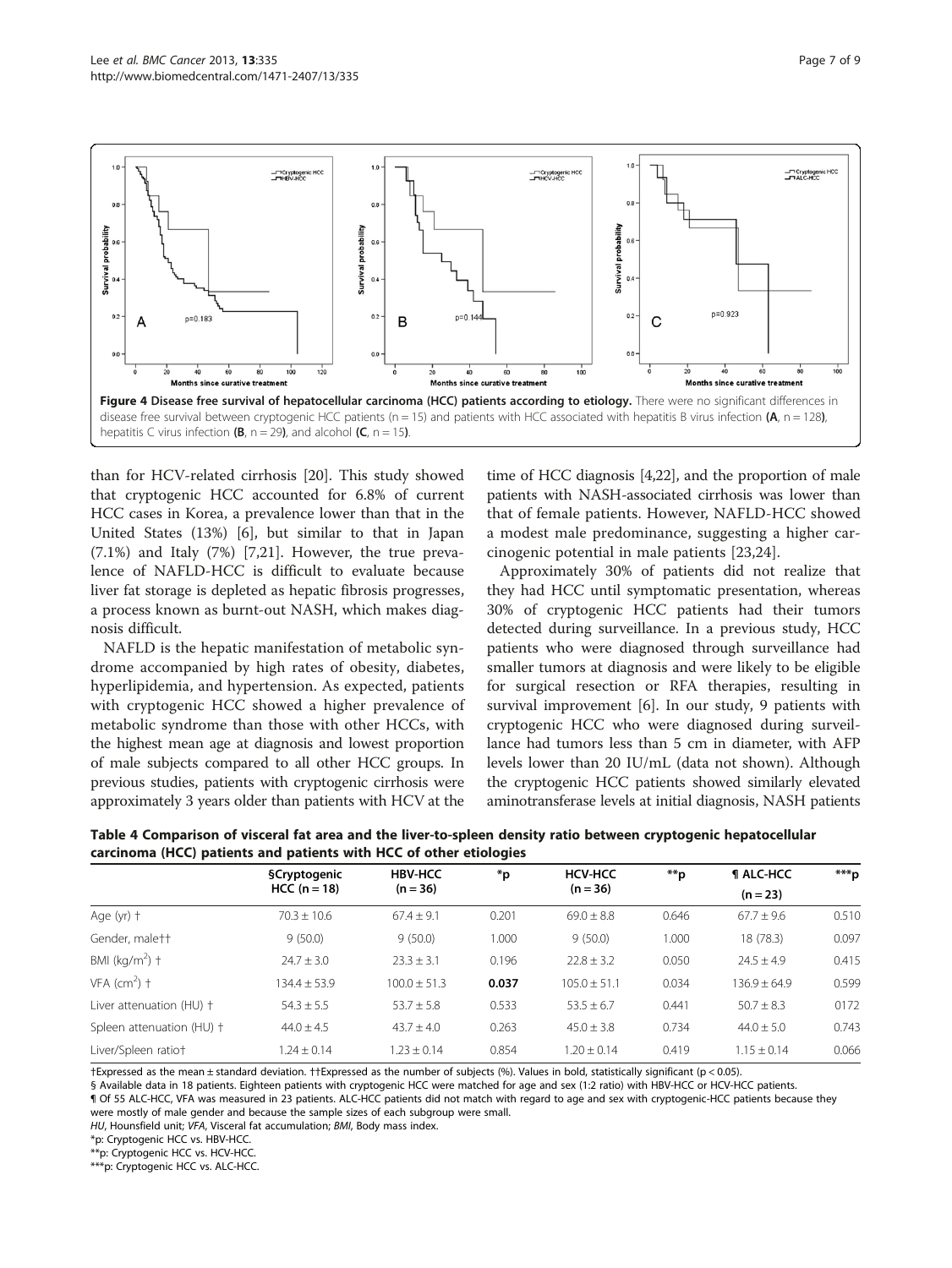may commonly have severe liver disease even when aminotransferase levels are within the normal range [[25](#page-8-0)]. Therefore, further studies are needed to determine surveillance indicators for cryptogenic HCC.

Approximately 25% of cryptogenic HCC patients in this study did not show clinical or histological evidence of cirrhosis, findings comparable with those of a crosssectional study in Japan where 43 of 87 patients histologically proven to have NASH-associated HCC had no established cirrhosis [\[24\]](#page-8-0). Since 2004, at least 116 cases of biopsy-confirmed NAFLD-associated HCC without cirrhosis have been reported, suggesting that non-cirrhotic HCC may be a more common feature in NAFLDassociated HCC than in viral- or ALC-HCC [[26](#page-8-0)].

The clinical characteristics and disease course of cryptogenic HCC was found to be more indolent than HCC caused by viral or alcoholic liver disease. According to our results, cryptogenic HCC presented as a solitary nodule more frequently and with a significantly lower rate of portal vein thrombosis than HBV-HCC, HCV-HCC, and ALC-HCC. This is similar to the results of previous studies, which documented that HCC nodules in patients with NAFLD tended to be solitary lesions [\[27,28\]](#page-8-0) or single, large, or well-differentiated tumors [[23,27,28\]](#page-8-0), suggesting that NAFLD-HCC has less severe tumor characteristics than HCC caused by virus infection or alcohol. Single nodular presentation may be related to a lower tendency of portal vein invasion and, subsequently, less intrahepatic metastasis. Additionally, no significant difference was noted in Child Pugh classes, tumor stages, and overall survival rates between the cryptogenic HCC patients and the other HCC patients, a finding partially concordant with other reports [[29](#page-8-0)-[31](#page-8-0)]. In recent studies, patients with cryptogenic HCC had a higher survival rate than those with HCV-HCC and/or ALC-HCC after curative treatment [\[29,30](#page-8-0)]. This discrepancy may be related to the patients' characteristics of cryptogenic HCC, such as older age and more frequent occurrence of metabolic syndrome and other comorbidity, in spite of the less aggressive behavior of tumors in cryptogenic HCC.

The most remarkable finding of the present study was that VFA in cryptogenic HCC patients was higher than that in either HBV-HCC or HCV-HCC patients, whereas no significant difference was observed between cryptogenic HCC and ALC-HCC patients. In contrast, no difference was noted in the liver-to-spleen density ratio according to HCC etiology. As previously reported, the severity of fatty liver is positively correlated with VFA, whereas VFA and the liver-spleen density ratio are negatively correlated [[9](#page-8-0)]. Moreover, the liver-to-spleen density ratio tends to be lower in cirrhosis patients than in non-cirrhotic NASH patients [\[10\]](#page-8-0). As hepatic fibrosis progresses, the liver-to spleen density ratio may decrease because liver fat storage is depleted, but visceral fat is

preserved. Therefore, our results suggest that cryptogenic HCC may be associated with burnt-out NAFLD.

This study had several limitations because it was based on a retrospective single-center design with a small sample size. NAFLD was histologically proven only in 7 patients out of 35 with cryptogenic HCC. Body mass index or alanine aminotransferase levels may fluctuate in these patients during their lifetime, but retrospective nature of this study could not show those clinical features. Furthermore, in the context of occult HBV infection in hepatocarcinogenesis, anti-HBc and HBV DNA were not completely examined in all of the cryptogenic HCC patients. In this study, 9 out of 35 cryptogenic HCC patients showed anti-HBc positivity, but most of them showed serum HBV DNA negativity, which may suggest a trivial role for occult HBV infection in cryptogenic HCC.

#### Conclusions

Cryptogenic HCC accounts for approximately 7% of HCC cases in Korea and is associated with an older age at diagnosis, high prevalence of metabolic syndrome, and less aggressive tumor characteristics compared to viral-HCC and ALC-HCC, but a similar overall survival rate. VFA and the liver-spleen density ratio measurements support the theory that most cryptogenic HCC cases may be associated with burnt-out NAFLD. Surveillance for the early detection of HCC in NAFLD patients should be considered.

#### Abbreviations

HCC: Hepatocellular carcinoma; HBV: Hepatitis B virus; HCV: Hepatitis C virus; NAFLD: Non-alcoholic fatty liver disease; NASH: Non-alcoholic steatohepatitis; VFA: Visceral fat area; CT: computed tomography; HBV-HCC: Hepatitis B virus associated hepatocellular carcinoma; HCV-HCC: Hepatitis C virus -associated hepatocellular carcinoma; ALC-HCC: Alcohol-associated hepatocellular carcinoma; MRI: Magnetic resonance imaging; BMI: Body mass index; TG: Triglyceride; LDL: Low-density lipoprotein; HDL: High-density lipoprotein cholesterol; ALT: Alanine aminotransferase; AST: Aspartate aminotransferase; ALP: Alkaline phosphatase; AFP: Alpha-fetoprotein; MELD: Model for end-stage liver disease; BCLC: Barcelona Clinic Liver Cancer; TACE: Transarterial chemoembolization; RFA: Radiofrequency ablation; PEI: Percutaneous ethanol injection; HU: Hounsfield units; ROI: Regions of interest; NAFLD-HCC: Nonalcoholic fatty liver disease -associated hepatocellular carcinoma.

#### Competing interest

The authors declare that they have no competing interests.

#### Authors' contributions

SSL: study design and concept, data acquisition, and drafting of the manuscript, YSB, SMC, MHS, HRS, and BYM: study concept and design and data acquisition, ESJ and JWK: study supervision and critical review of the manuscript, GJP, YJL, KHL and SA: study concept and design and data acquisition, SHJ: study concept and design, data acquisition and interpretation, study supervision, and critical review of the manuscript. All authors read and approved the final manuscript.

#### Author details

<sup>1</sup>Department of Internal Medicine, Seoul National University Bundang Hospital, 82 Gumi-ro, 173 Beon-gil, Bundang-gu, Seongnam-si, Gyeonggi-do 463-707, South Korea. <sup>2</sup>Radiology, Seoul National University Bundang